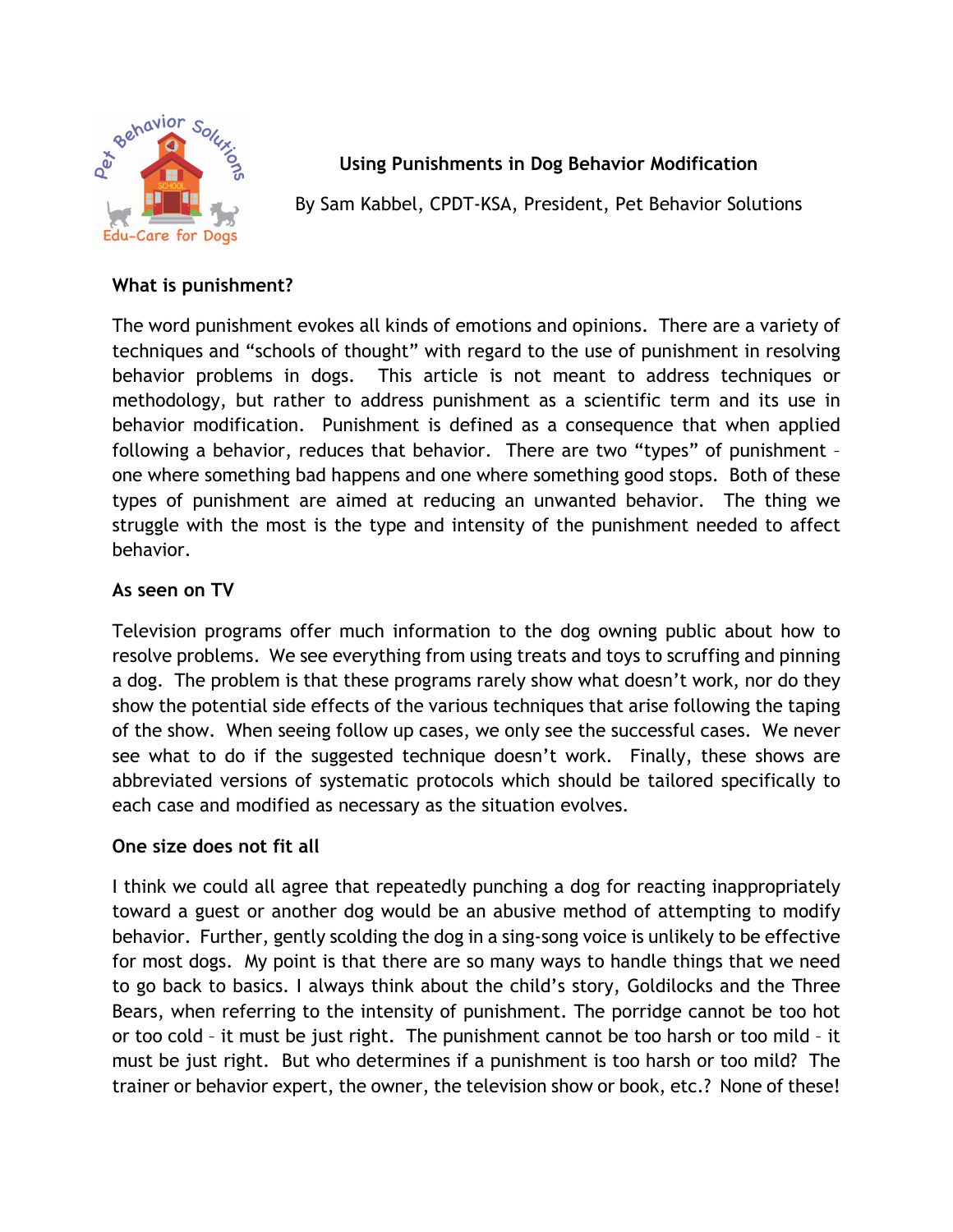The determination needs to be according to the dog with which we are working. For some dogs a stern yell would be devastating where another dog could interpret a swat on the hindquarters as affection. Unfortunately, I see pet owners trying to follow the advice they receive from their friends, family, television shows, and books. More often than not, these techniques are inappropriate for their situation. Further, pet owners are not trained in how to evaluate the effectiveness of these techniques nor are they trained in the proper administration of these techniques. This often leaves me, as a practitioner, with a dog that has either become sensitized or desensitized to consequences. That makes the issue far more challenging to resolve.

### **Why is the behavior occurring?**

Generally, pet owners either fail to look at the motivation of the behavior before reacting to it or they make erroneous assumptions about the motivation of the behavior. Let's make it even simpler – instead of trying to come up with a motivation – let's look at what makes the behavior work or continue. Here is a simple example: Let's imagine a dog that as a 6-month-old used to tuck his tail and hide behind his owner when people or other dogs would approach. Now he is 18 months old and he isn't tucking his tail anymore. Now he is growling as they approach and lunging as they pass. If you just met the dog without knowing the history – you may not be able to tell that the motivation of the behavior is still fear. On the surface, it may look like a dog trying to be "dominant" by aggressing. Regardless of the motivation – what makes the lunging persist? What is the dog trying to accomplish by lunging? Think simply -- space and distance from the target! From the dog's perspective the behavior works because people and their dogs don't stick around after the growl and lunge. Either the dogs and people keep walking farther away or the lunging dog is taken away as quickly as possible. Either way the dog gets what he wants – space! In order to change the behavior we have to make that not work for the dog by changing the outcome when the dog engages in that behavior. (This is known as operant conditioning.) The dog would need to find that he isn't able to chase people away and that his behavior doesn't give him the distance he wants most. If he is not getting the outcome he is expecting, then the inappropriate behavior is no longer reinforcing for the dog. That paves the way for new, more appropriate sequences to teach the dog!

### **Feedback to the dog**

It is said that dogs like to please their owners. This is because dogs love the feedback that they receive from their owners when their owners are happy. Dogs tend to do more of whatever earns our affection. (In terms of learning theory, affection acts as a reinforcement.) In contrast, punishments don't make dogs happy. Generally dogs don't want to be at odds with us since that interrupts the symbiosis of the bonded, social relationship.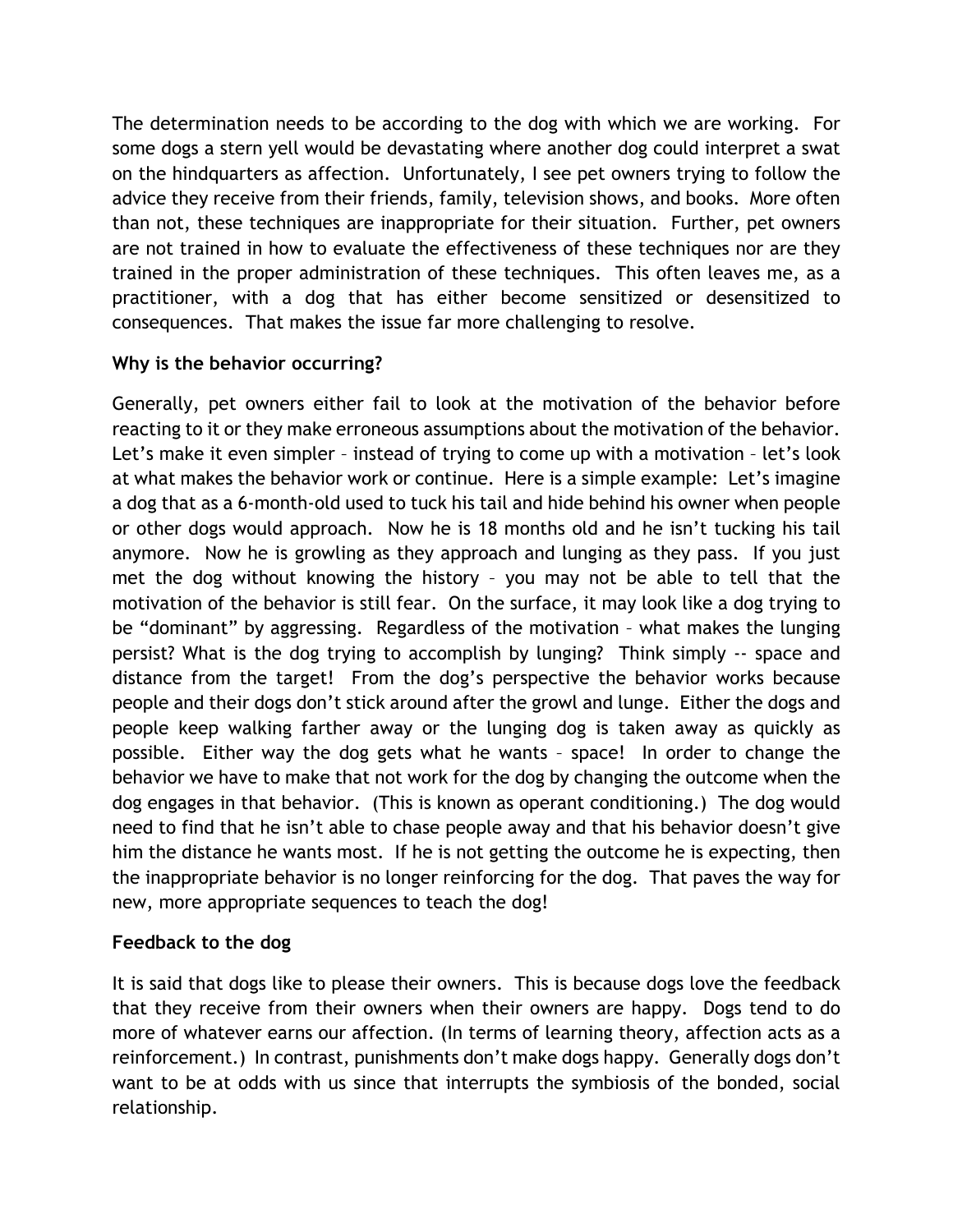#### **Emotional stress: Anger and Frustration**

Most punishments are all too often merely an expression of our own anger and frustration with the situation. We react emotionally instead of remaining emotionally detached and responding decisively. The last thing the dog needs is to have us respond to an already emotional situation for them with more strong emotion! Yelling, yanking, pinning, and other related techniques generally cause stress and anxiety for both the dog and the owner. Increasing a dog's emotional stress never helps. Like people, dogs don't think rationally when they are stressed and emotional. We have to help them to be less emotional and to weigh out their options with our guidance. Often we should choose a consequence that is more frustrating than harsh. Appropriately created frustration of an appropriate intensity brings about problem solving and creative thinking. Here is an example to which we can all relate: When we are faced with a road closure on our route to work – we have to find a way around it and will be likely to choose that route for as long as the road is blocked. The road closure creates frustration, but creative thinking and problem solving reduce that frustration because we have found another route that works better. Dogs need to learn that their current (inappropriate) way of reacting no longer works. This will require owners to have patience, consistency, repeated practice, and guidance for a more appropriate behavior (i.e., a new route to work). Dogs need to rule out their existing behavior and find a new way to respond.

### **Superstitions**

Another consideration is the creation of superstitions, which occurs when a dog learns the wrong aspect of what we are trying to teach them. If the fearful dog described above is scruffed and pinned to the ground for growling and lunging at approaching people and dogs – what sort of superstition could be created? From the dog's perspective, bad things happen or mom/dad is really upset when people and/or dogs approach, so the need to create distance increases!! The dog may learn that the approach predicts even worse things so create distance sooner and with more intensity.

#### **Suppression or resolution?**

Finally, harsh punishment may cause an immediate cessation of a behavior. Often times, this immediate cessation is merely a temporary suppression of that behavior. It is like getting a speeding ticket. There is nothing like a \$150 fine to temporarily reform a speeder, but after a few weeks he/she is right back to speeding again. With dog behavior modification – we need to address the whole picture – what is the dog getting from the current behavior and what do we want him to do instead? Without both aspects of behavior modification – we rarely obtain a long term solution. The dog needs